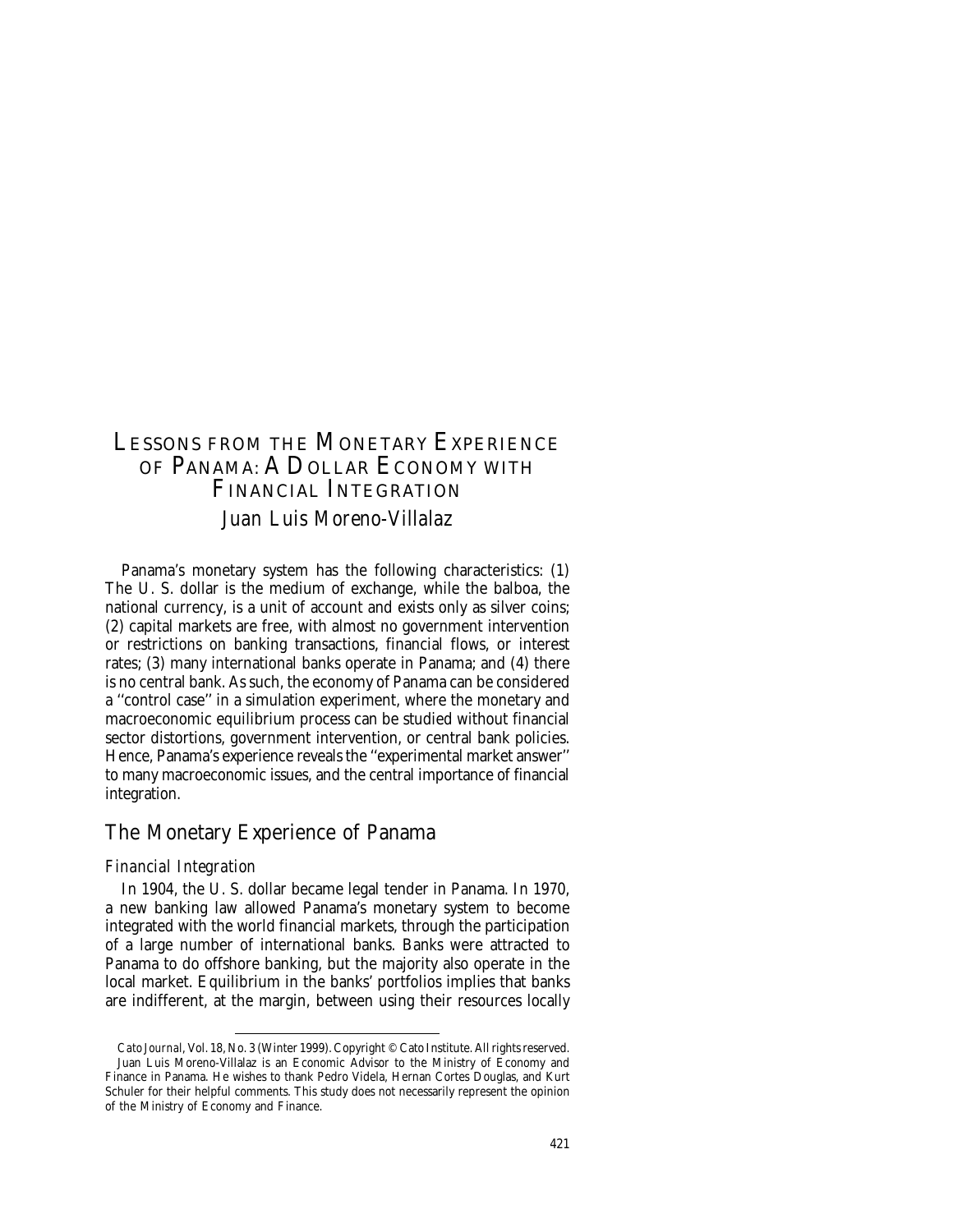or abroad, and therefore they adjust their portfolios accordingly. An excess supply of money leads to higher bank liquidity. Banks evaluate profitable projects (at acceptable levels of risk), and when these are exhausted, they place excess liquidity abroad, directly or via the intermediation of international banks in Panama. The opposite is true when there is an excess demand for money or credit.

The adjustment of banks' portfolios is a key mechanism for the monetary system, enabling it to vent an excess demand or supply of money and to smooth out fluctuations. Otherwise, variations in foreign exchange would create fluctuations in the level of expenditures, which has not been the case. Access to international capital increases the availability of resources, which allows the level of investment to be independent of, and not limited by, local savings. Thus, credit and deposits by individual banks show no correlation (Sjaastad 1977). This indifference of banks between allocating their resources in the local or foreign market is what we call ''financial integration.''

#### *Interest Rates*

The use of the dollar and the existence of a large number of banks have created a very competitive banking system in Panama, with low country risk and no devaluation risk. Under financial integration, interest rates are determined by, and close to, world market rates, adjusted for transaction costs and risk. International banks conduct local retail operations and operate wholesale via interbank deposits, borrowing abroad and lending to local banks, or receiving local funds to invest abroad, serving as brokers or intermediaries. International banks pay close attention to the London interbank offered rate (LIBOR), the cost of their alternative source of funds. The average deposit rate in Panama is less than 1 percentage point above LIBOR (local banks pay somewhat higher rates). The average lending rate to the commercial sector is now less than 2 percentage points above the U.S. prime rate. Panama's interest rates compare favorably with interest rates in other Latin American countries, where dollar-equivalent rates for loans, with few exceptions, are around 20 percent a year or higher, and interest-rate spreads are normally 9 to 18 percentage points, but only around 4 percentage points in Panama.

### *Stability of the Economy*

Panama's inflation has been low and stable. The average rate of consumer price inflation in the 1961–97 period was 3 percent per year, 1.4 percent excluding the years 1973–81, and less than 1 percent today. Panama's inflation exceeded 10 percent only in 1974 and in 1980, due to the worldwide inflation that resulted from increases in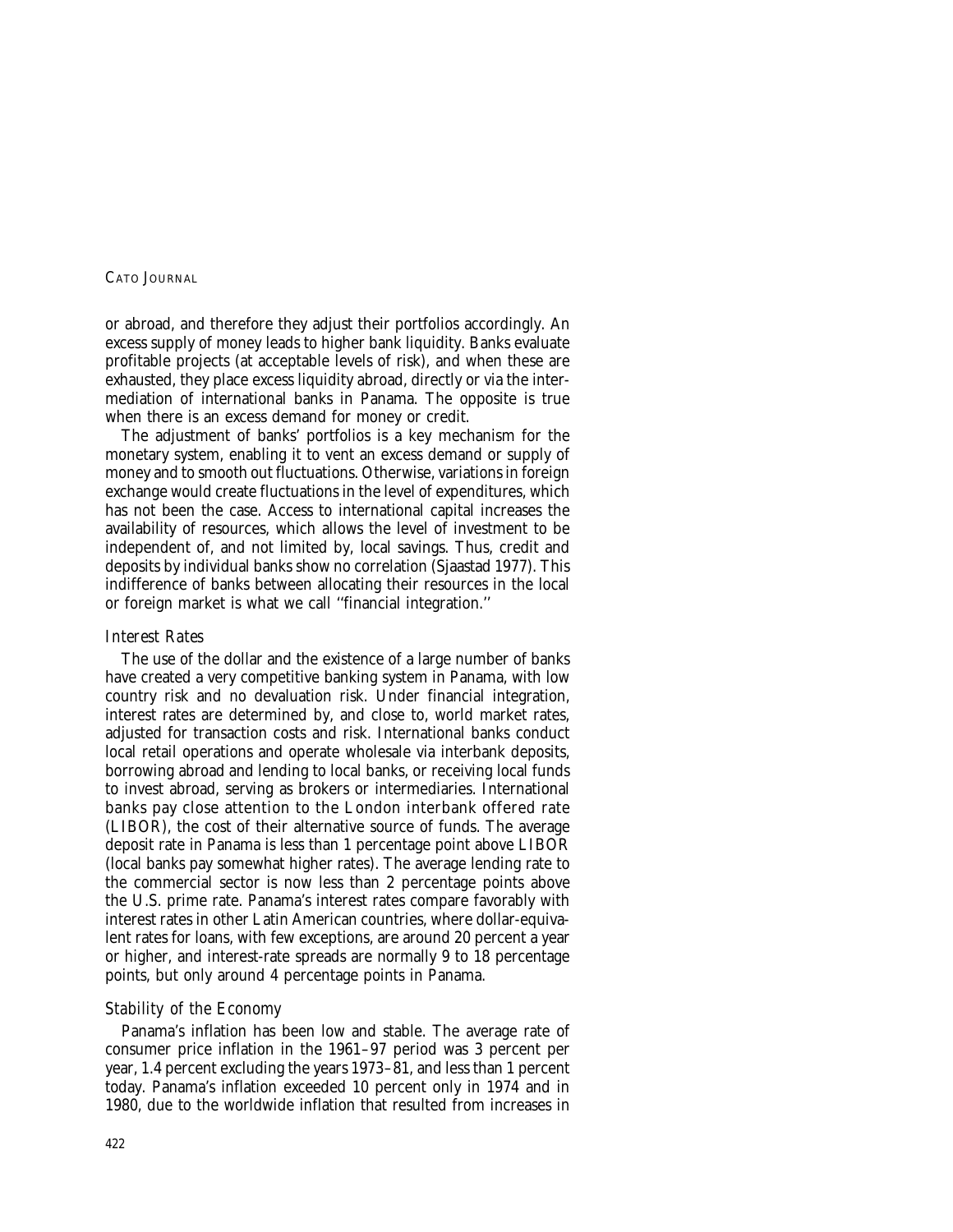the price of oil. This low inflation is explained by the absence of an excess supply of money, and by the inability of the government to monetize its deficit. In Panama changes in the price level arise mainly from world inflation, adjusted by changes in internal policies (protectionism and taxes); price transmission comes directly through the prices of imported goods. Local prices adjust to expected world inflation. Panama's inflation compares favorably with inflation in the rest of Latin America, where inflation of over 10 percent a year is common. In Argentina and Brazil inflation has exceeded 1,000 percent in some years.

In Panama, in spite of microeconomic distortions, economic growth has been high and relatively stable. In the 1960–71 period and the 1978–81 period, average GDP growth was 8.1 percent per year and 2.5 percent in other years. Except for a small decline in 1983, and during the crisis of 1988–89 (the result of sanctions imposed by the United States), Panama's GDP has grown every year since the 1950s. The stability of Panama's economy is a consequence of its monetary system and also the stability of its income from exports, which are a large percentage of the economy and are mainly services related to its geographical position. Panama's volatility indices for GDP and the terms of trade have been 2.9 and 7.9, respectively (excluding 1988–89). For Latin America as a whole the volatility indices were 4.7 and 15.1 (IDB 1995).

Economic stability is reinforced because the absence of domestically produced money means that public expenditures are effectively constrained by available financial resources (the hard budget constraint). Policies creating fiscal imbalances do not exist. When there is a need to balance the budget, immediate cuts in expenditures are made, particularly in investments, or occasionally taxes are increased. Public enterprises are financially self-sufficient; sometimes they achieve this through higher prices. With few exceptions, there are no direct subsidies on prices of goods, and charging more to high-income groups finances subsidies for low-income groups (cross-subsidies). The government deficit can still be large, but it needs to be financed ex ante, as was the case during the 1970s, when average annual deficits were 7 to 9 percent of GDP.

#### *The Real Exchange Rate*

The real exchange rate (RER), measured comparing Panama's CPI with respect to the United States, presents two distinct characteristics: (1) a sustained decline of 1.7 percentage points per year as inflation in Panama is lower than in the United States, a long-run trend that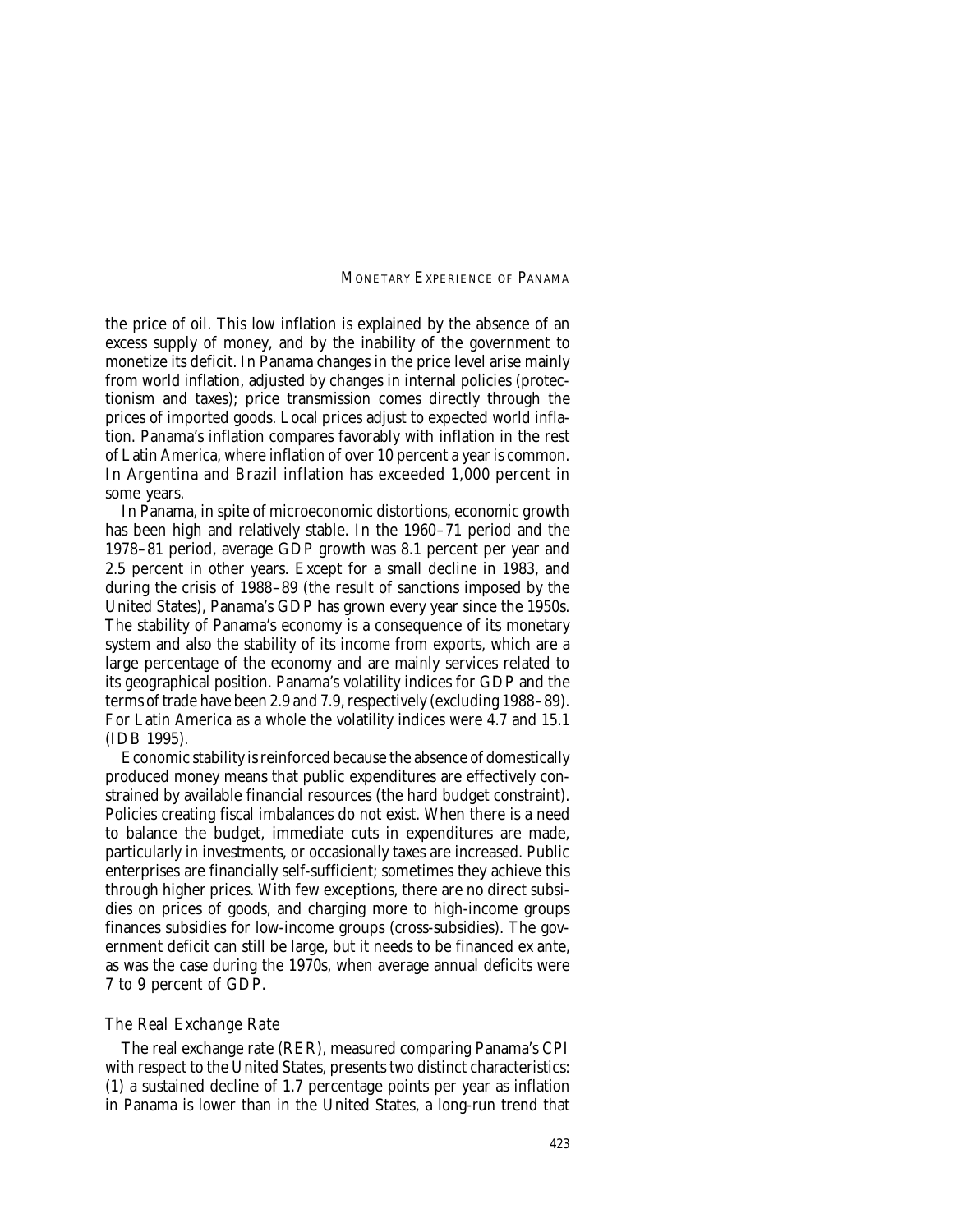has resulted in a 46.2 percent real depreciation since  $1961$ ; and (2) a narrow range of year-to-year variations, of less than 4 percentage points, with respect to the trend for any given year. This relatively stable RER is a distinct characteristic of Panama, and is a result of its monetary system and the stability of its export earnings. This RER stability is significantly different from the experience of other countries where variations in the RER of 30 to 50 percent in a given year are not uncommon (Edwards 1989). A study by the Inter-American Development Bank found an average volatility index of 13.3 for the RER in Latin America, 4.8 for developed countries, and only 2.3 for Panama (IDB 1995).

Large changes in financial flows do not seem to influence the RER much, or cause volatility. For example, when the banking system opened in 1969–70, outstanding loans to the private sector doubled in three years, without undue price pressures. In the 1973–75 period, net capital inflows averaged 17.0 percent of GDP per year, and during the 1985–86 period, net capital outflows were 9.2 percent of GDP per year, but the RER changed very little in both cases. Also, when restrictions on bank operations were lifted after the 1988–89 crisis, local deposits increased 80 percent in three years, again without instability. Panama's real effective exchange rate (REER), a measure which takes into account other currencies besides the dollar, also fluctuates less than America's REER. Thus, Panama is somewhat insulated from fluctuations in the dollar, due to the large proportion of Panama's direct trade with the United States or within the dollar area.

The fact that Panama's RER is not significantly affected by monetary shocks implies that its value is determined in real markets by relative factor prices, competitive advantage, the terms of trade, productivity trends, taxes, and trade policies. Given that imports account for nearly 40 percent of Panama's GDP, international prices permeate the local price system and support the stability of the RER. In addition, as in many developing countries, the elasticity of supply for factors and production is high in procyclical sectors, which helps maintain the RER; otherwise, as in full employment equilibrium models, an excess demand will increase the relative price of nontradeables and the RER.

Panama has an ample supply of entrepreneurs because foreigners have readily been assimilated in spite of legal restrictions. The economy is in large part commerce and services, while industrial activities utilize simple processes, resulting in highly elastic supplies. Protectionist policies introduced barriers to imports, but mostly for building material, food, and agricultural products. Moreover, whenever de-

<sup>1</sup> Equivalent results hold since the late 1940s (Moreno-Villalaz 1997).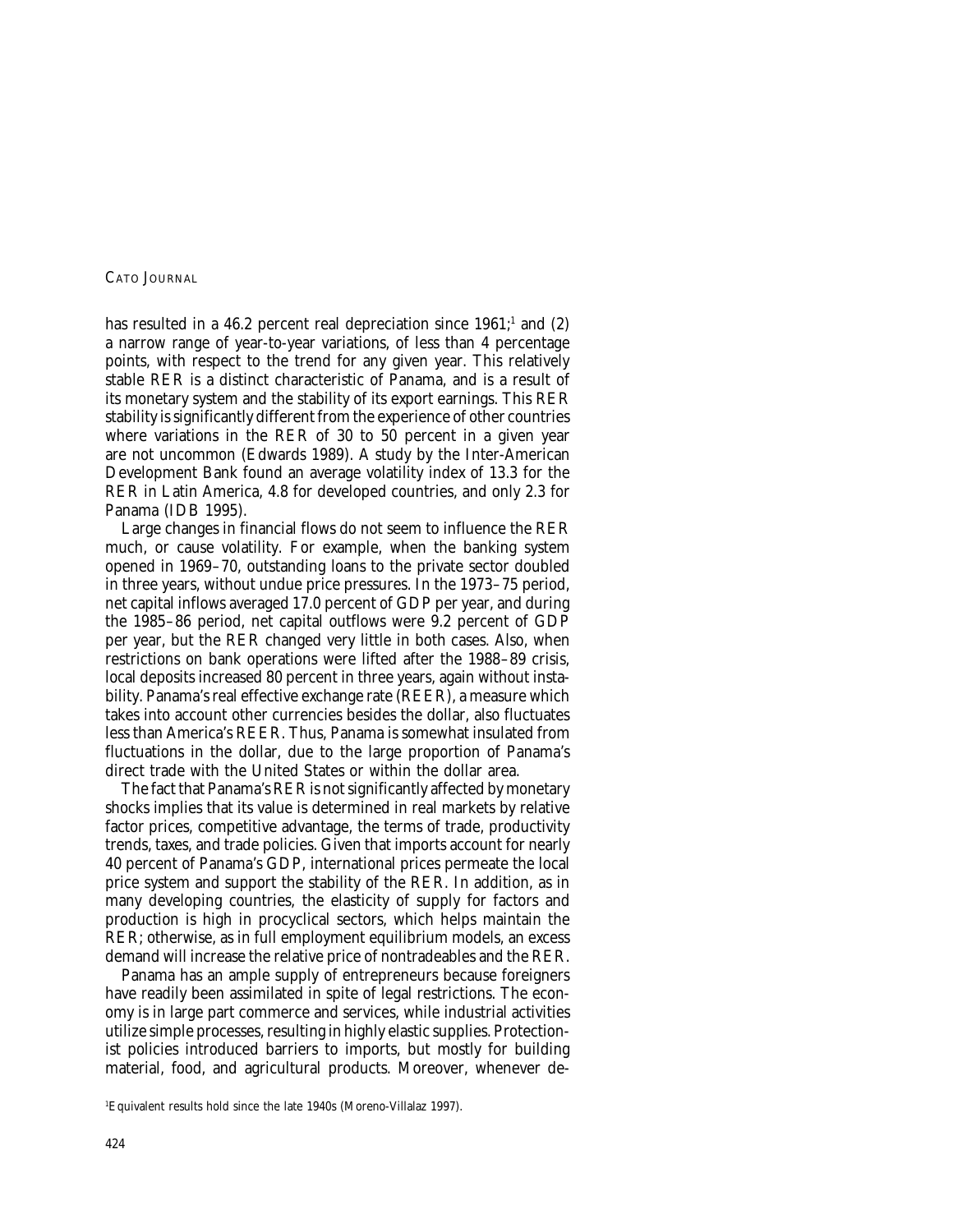mand increased, imports were authorized if needed or the government adjusted inventories. Thus, the economy is relatively open at the margin, and supply adjustments can be made without substantial price changes.

The operation of the labor market contributed to dampening relative price changes, due to stable real wages and an elastic labor supply. From 1960 to 1982, the real wages of unskilled workers increased by only 6.8 percent. After 1970, real wages for workers with higher education declined. The elastic supply of labor results from the transfer of labor from the informal to the formal sector, or from rural to urban areas, which keeps real wages at subsistence-equivalent levels. The operation of this mechanism, in a reverse manner, was evident on several occasions. The percentage of urban population remained the same in 1940 and in 1950, in spite of the large increase in employment in the intermediate years (due to a buildup of the U.S. military presence). After the war, the urban migrants returned to the hinterland the ''interior.'' During the 1963–69 period, GDP grew at 7.7 percent per year and employment in the metropolitan area grew at 5.3 percent per year. However, the rate of unemployment in the metropolitan area remained near 10 percent. During the 1989–90 crisis, nonagricultural employment (in urban areas) decreased by 48,000, but agricultural employment increased by 33,000, indicating reverse migration.

## The Adjustment Process with a Unified Currency

#### *Response to Political Crises*

In January 1964, a political conflict in the Canal Zone resulted in riots, suspension of diplomatic relations with the United States, and widespread uncertainty. The conflict was not resolved until May of 1964. Purchases of services by residents of the Canal Zone fell 20 percent during the year. By March 31, foreign deposits had decreased 30 percent, and remained at that level until 1965. During the first quarter of 1964, local deposits decreased by 12 percent, but recovered by the end of 1964. As a result of this situation, the economy slowed down, government expenditures decreased by 7 percent, employment and average salaries barely increased, and private construction declined 15 percent. Real GDP grew 4.4 percent, in contrast with 8 percent growth in the previous and following years. To finance their local operations, private banks sold their American bonds, reduced cash and deposits abroad, and brought funds from their home offices. Banks' domestic credit increased by 6.6 percent in the first quarter, in spite of the reduction of deposits. Confidence in the system was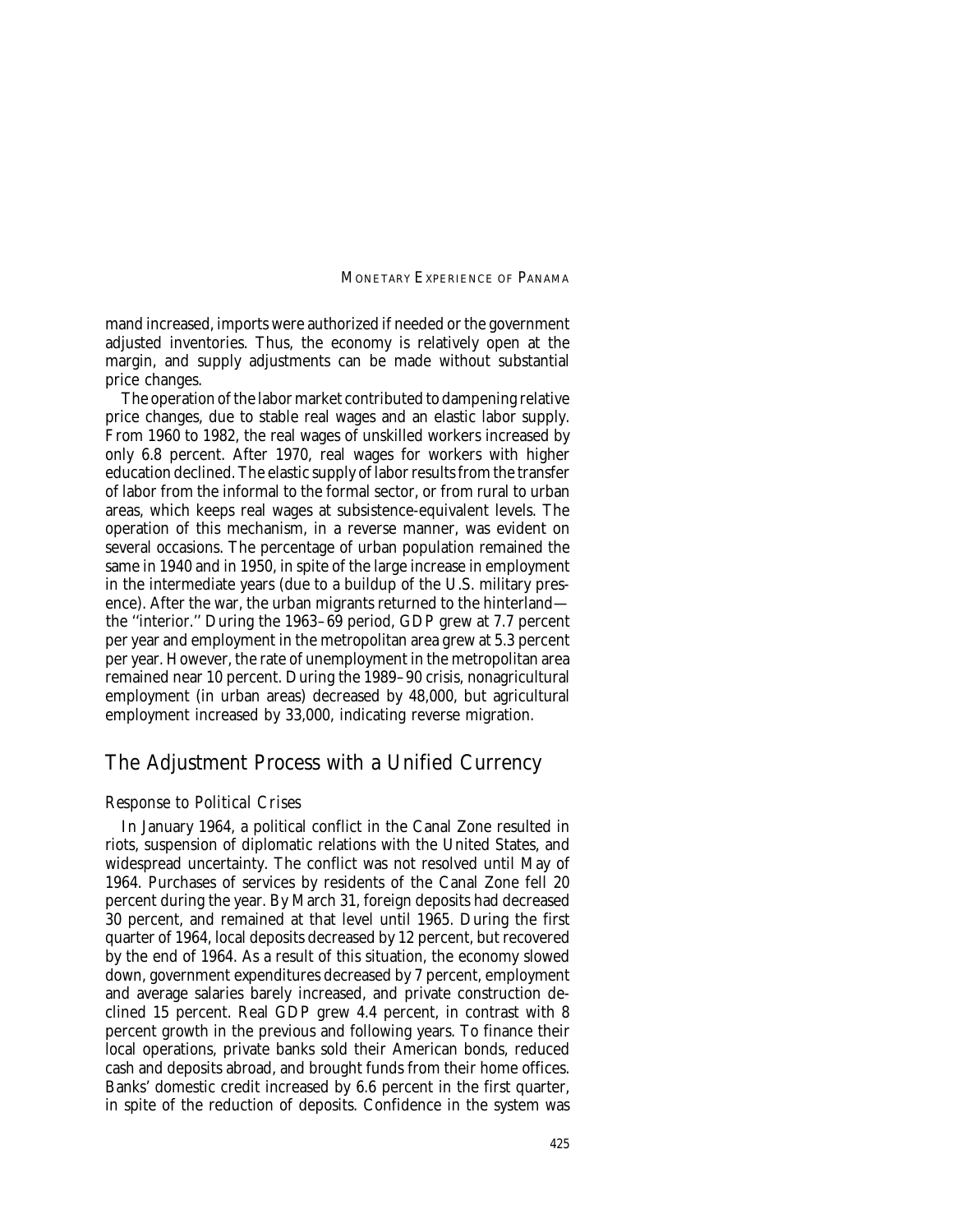demonstrated by the opening of a subsidiary of the Bank of America at the end of 1964.

The years 1967–69 were another period of political instability. The new Canal Zone treaties negotiated with the United States were rejected by the Assembly, which in April 1968 resolved to impeach the president. The 1968 political campaign was scandalous and in October, the army overthrew the president. Government expenditures stagnated in 1968, and government investment decreased. Tourism, expenditures in Panama by Canal Zone residents, and credit to the private sector grew less than the trend. To finance local operations banks borrowed abroad. Net foreign liabilities went from \$38.7 million in 1968 to \$74.0 million in 1969. As on previous occasions, the economic effects of a political crisis were mild: a deceleration of economic growth from 8.5 percent to 7.0 percent in 1968. This slowdown produced a slight downward pressure on the relative increase in prices. In 1966–67, the CPI index in the Unites States grew 2.1 percentage points per year more than in Panama, while in 1968–69, it grew 3.2 percentage points more per year. Those two episodes illustrate how Panama's monetary system has shown a capacity to withstand political shocks without economic crises, by minimizing the capital flight and also as a result of financial intermediation. In other Latin America countries, the monetary system and exchange rate regime become a conduit to convert political crises into economic crises.

## *The Opening of the Banking Sector*

During 1969–70, Panamanian authorities freed interest rates and fully opened the banking sector. Panama immediately developed an international banking system of regional significance and by 1974, 30 international banks had full operations. Assets reached several billion dollars by 1973. As banks did not need to balance separately their external and internal operations, they could use external funds to finance local operations. As new banks joined the system, the overall supply of credit was not affected by the credit ceiling for each bank. As a consequence, the supply of credit was highly elastic, and interest rates were similar to international rates—LIBOR for deposits and LIBOR plus 1.5 percentage points for preferred clients. Capital inflows were large: net capital inflows were 9.2 percent of GDP in 1971–72, and net foreign liabilities for banks operating locally more than quadrupled from 1968 to 1972.

Before 1969, credit was effectively rationed by restricting access to the best clients and lending with low leverage. As a result, there was an excess demand for credit in housing, durable goods, and commerce. The opening of the banking system brought a portfolio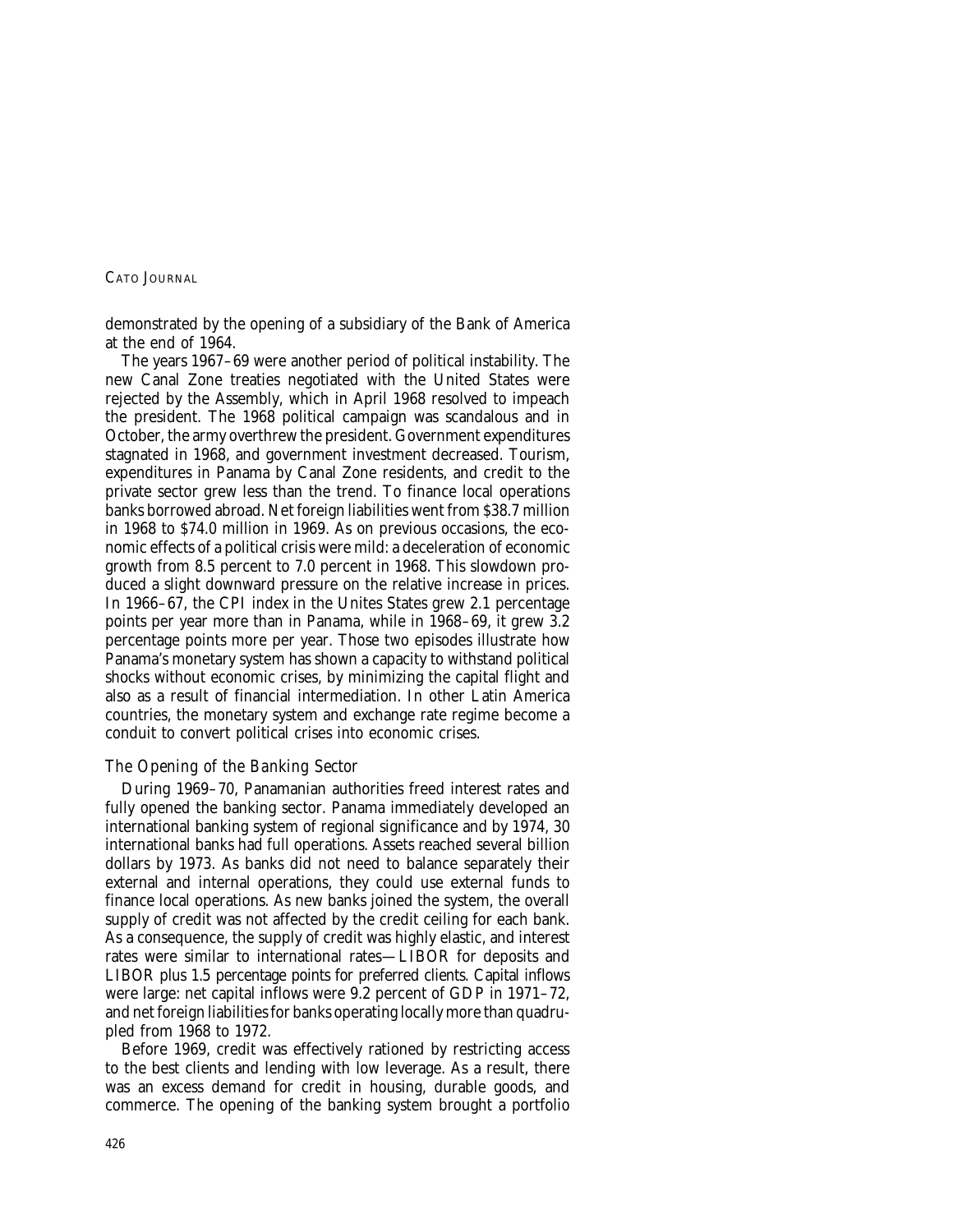adjustment. Outstanding loans to the private sector increased 2.2 times from 1968 to 1972. The new availability of mortgages generated a construction boom; annual private construction activities doubled in this period. Economic growth over the 1970–72 period was 8.3 percent per year, in spite of lower export growth. During this period the RER changed little, but the increase in expenditures increased Panama's inflation to a level closer to the U.S. inflation rate. During 1969–70, the CPI index in the United States grew 2.8 percentage points per year more than in Panama, while in 1971–72, it grew only 1.2 percentage points more per year. Thus, in the case of Panama, the opening of the banking sector, which sharply increased market competition and financial integration, did not produce a macroeconomic crisis, as it did in Chile in 1980–82 and Mexico in 1994.

#### *The Oil Crises of 1973–74 and 1978–80*

The increases in the price of oil in 1973–74 and again in 1979–80 were typical supply shocks external to the system. In Panama, the government immediately transferred the increases to local prices, including electricity, adjusting directly the relative prices of tradable to nontradable goods, thereby preempting the need to devalue. The increase in prices did not create political problems, as in other countries, because it was clear to the public that no alternative was available. As a result of the oil price increase and world inflation, Panama's CPI increased 31.5 percent from 1972 to 1975, similar to the U.S. increase of 28.5 percent. This indicates a complete price adjustment. The oil crisis produced a real income loss, but part of the cost to the country was compensated for by a reduction of the real value of the external debt due to inflation. For 1974–75 and 1979–80, the annual subsidy due to inflation or negative real interest rates in Panama was 3.5 to 4.1 percent of GDP per year.

At the end of 1973, economic agents reacted to the immediate increase in expenditures, due to the high price of oil, by initially reducing their liquidity and borrowing, subsequently adjusting their expenditures. The banking sector financed the extra expenditures over income. From December 1972 to December 1974, net foreign liabilities more than tripled, from \$182 million to \$577 million, and banks' claims to the private sector increased 73 percent. Capital inflows, via the banking system, were 13.1 percent of GDP in 1973 and 18.2 percent in 1974. Afterward, in 1976–77, there was a significant decline in real net foreign liabilities, as banks readjusted their portfolios. In 1979–80, the price of oil more than doubled, but its effect on Panama was softened by the increase in income from the new Canal treaty. Altogether, the results were similar to the 1973–75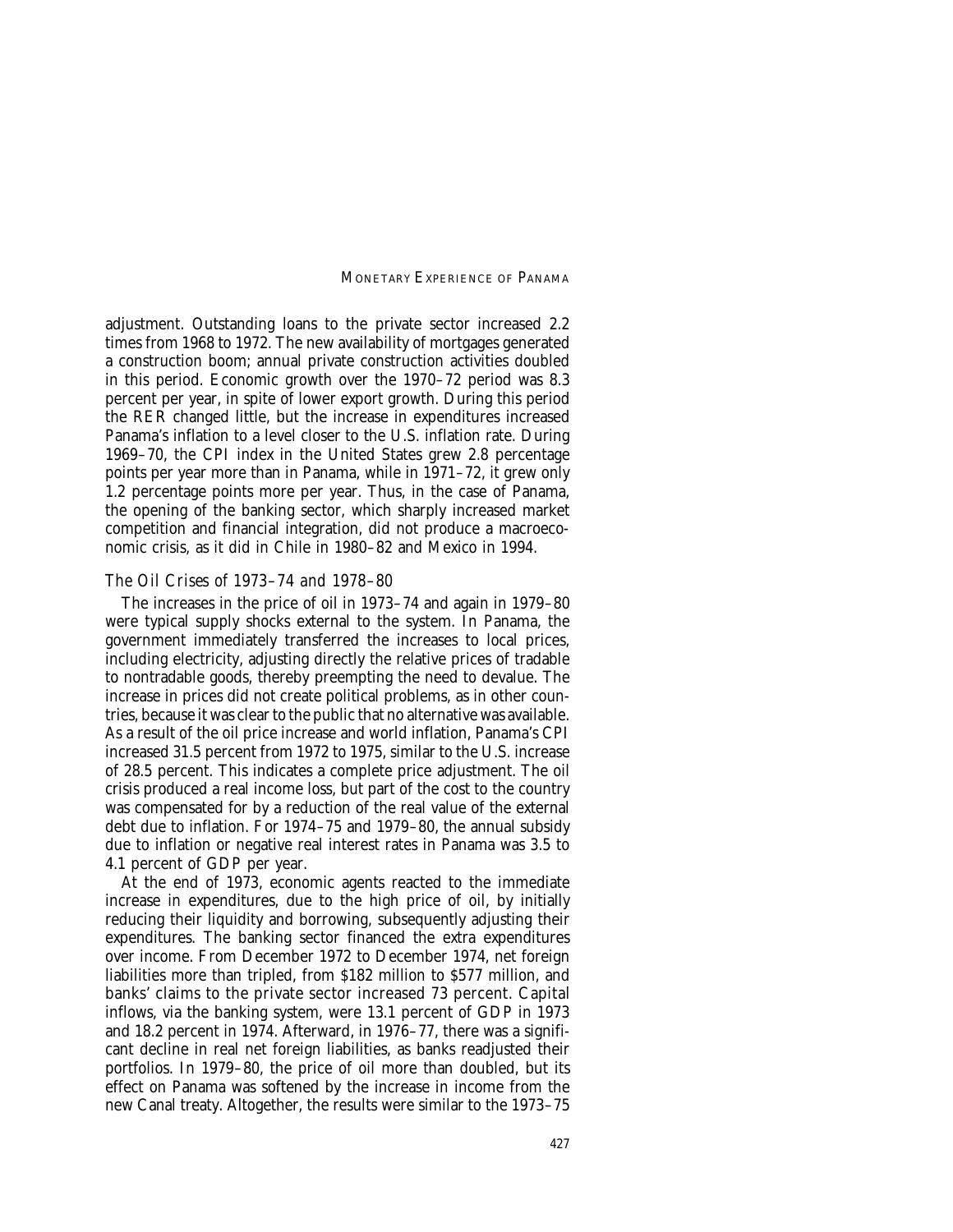experience. For example, the CPI index increased 23.2 percent from 1978 to 1980, compared with 26.4 percent in the United States. In 1979, a large net increase in real capital inflows helped finance shortterm excess expenditures, but by 1981–82 net real capital inflows were almost zero and expenditures were adjusted to the income level.

## *Adjustment to a Large Shock: 1987–89*

*The Crisis.* During the years 1987–89, escalating tensions with the U.S. government resulted in a major political and economic crisis. As a result, in 1987 over \$300 million were withdrawn from the banking system (11 percent of local deposits), which cut a construction boom short. As on prior occasions, banks borrowed abroad and reduced their liquid assets to compensate for the loss of local resources, but also reduced lending. In January 1988, a U.S. court indicted Panama's military leader, and in March, the U.S. government imposed economic sanctions on Panama. The sanctions included declaring Panama off-limits for military personnel, compelling American companies not to pay taxes in Panama, ceasing payments to the Panamanian government from the U.S. government (the Canal Commission and the U.S. military), and freezing of all Panamanian government accounts in banks in the United States.

Responding to this shock, banks were closed, and reopened after two months with some restrictions. The government suspended payments of the foreign debt service, which decreased net government outlays by about \$400 million per year. This transferred to international banks the brunt of the adjustment cost. Excluded from the restrictions were banks with international licenses and foreign depositors in general. After banks reopened, depositors could withdraw up to 50 percent on current accounts and up to 5 percent or \$50 per month on savings accounts, but certificates of deposits remained frozen. These measures favored banks, which were released of responsibility for their liabilities but could collect their assets. Banks were authorized to issue a negotiable document, known as Investment Certificates (CEDIS), that could be used to cancel debts to the banks. In addition, no restrictions were placed on new deposits.

As a result of the crisis, real GDP decreased 15.6 percent in 1988 and 0.4 percent in 1989. Bank credit to agricultural activities was replaced by suppliers' credit, and agricultural production was only slightly affected. Exports fell over \$350 million, which was 9 percent of net export income (Moreno-Villalaz 1997). In addition, there were large capital outflows, and firms opened bank accounts abroad. The central government's revenues decreased by \$500 million, half their previous level, but because some American firms retained government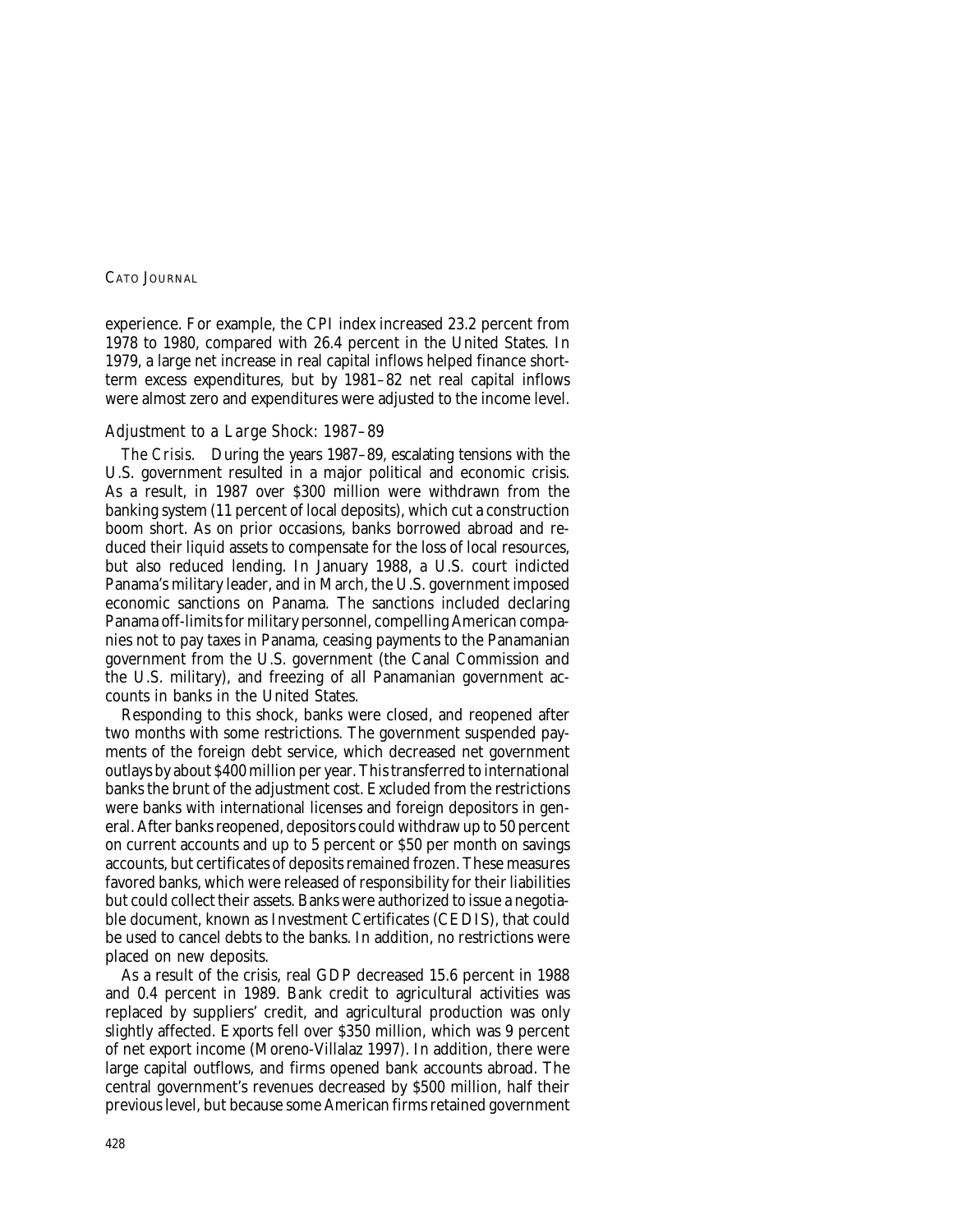checks in lieu of tax payments (such as salary payments), tax revenues were effectively higher than registered figures.

*Adjustment in the Level and Composition of Expenditures.* The reduction of income, the lack of credit, uncertainty, and the need to rebuild available cash balances reduced private investment and consumption. Private-sector construction activity collapsed to a third of its previous level. Consumers' expenditures concentrated on necessities and essentials, rather than on durable goods or luxuries. Government salaries were reduced by not paying the ''13th month'' bonus, and by not enacting statutory salary increases in health, education, electricity, and telephone services. Benefits to new retirees were also delayed. There was an expenditure switch from imported goods to local goods and services. In 1988, nominal expenditures on imports of goods and services declined 34.2 percent, more than the 14.3 percentage decline in nominal GDP or the 23.1 percentage decline in local expenditures.

*Price and Other Adjustments.* Asset and factor prices adjusted rapidly. The rent on luxury apartments fell more than 30 percent, to a level approximately equal to the cost of interest and mortgage payments. At the lower prices, these apartments were occupied again. The market value of CEDIS had a discount of 15 to 25 percent for local banks. Government bonds were discounted by 50 percent during the crisis, compared to only 20 percent before the crisis. Six-month Treasury bills were discounted by 15 percent. Real estate agencies agreed on a ''crisis value discount'' of 25 to 33 percent on assessed value for luxury apartments; 15 to 20 percent for upper-middle-class houses, and 10 to 15 percent for middle-class houses. The effective discount on land was 25 to 35 percent. Labor unions made outof-contract agreements to protect the sources of employment, with reductions in wages, hours worked, unpaid leave, and employment. Those agreements, approved by the Labor Ministry, were not sanctioned by the Labor Code, the Constitution, or labor contracts. In the construction industry a ''crisis salary'' was agreed upon, reducing wages of skilled workers from \$2.27 per hour to \$1.70. The median wage of males in the metropolitan area declined by 8 to 15 percent in industry, commerce, banking, and services.

As on other occasions, the crisis produced a slightly downward pressure on the relative increase in prices. During the 1982–86 period, the CPI in the United States grew 0.8 percentage points more per year than in Panama, while in 1988–89 it grew 2.9 percentage points more per year than in Panama. Industrial prices, excluding oil, were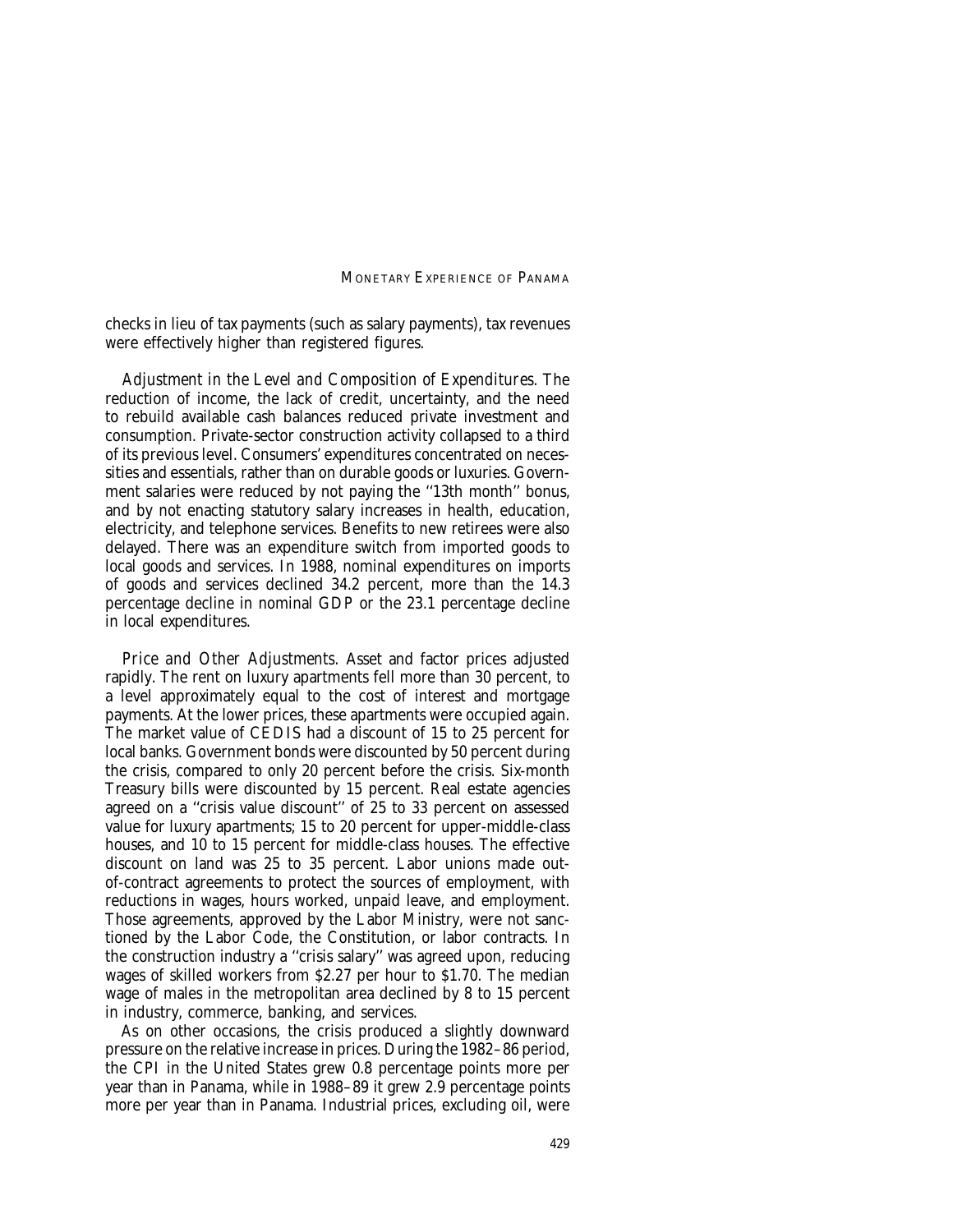constant from 1988 to 1989, even though the price of imported products increased 6 to 8 percent. Agricultural prices rose 3.4 percent in 1988 and 10.1 percent in 1989, as the prices of rice, beans, potatoes, chicken, and eggs increased—the result of establishing quotas on 20 agricultural products.

## *Lessons from the Adjustment Experience*

International banks have reacted to the unexpected events or economic shocks in Panama by increasing their exposure and using external funds to support local operations. They have done so in 1964, 1967–69, 1973–75, and 1978–80. The home offices of international banks have functioned as lenders of last resort, providing liquidity to the banking system. This feature has been a shock absorber, a credit reserve that substitutes for central bank reserves and reduces the risk in the economy, even under conditions of strain.<sup>2</sup>

During the oil crisis, Panama's monetary system compelled the government to implement the necessary price adjustments immediately. Relative prices between tradables and nontradables were adjusted solely by the effect of the increase in oil prices. In contrast, where devaluation was the mechanism of adjustment, in countries facing a balance of payments problem, the oil price increase produced changes in the relative prices of tradables and nontradables beyond and different from those caused by the increase in the price of oil. A price distortion was thus induced by devaluation.

The 1988–89 crisis was not the result of the monetary system, but a political shock. Panama's policies and adjustments during 1988–89 were not designed as a deliberate effort to reduce spending on foreign exchange, or to balance external payments, but to adjust the excess of expenditures over income. Consequently, no additional import taxes were imposed; in fact, import taxes on industrial inputs were reduced slightly. Panama's economic agents and policymakers do not differentiate between payments in local and foreign currency because both payments are in dollars, and there is no central bank. Maintaining the exchange rate or an international reserve position is not an objective or a consideration. Panama has been able to efficiently adjust to shocks through private-sector decisions without government intervention.

## The Macroeconomics of Panama's Monetary Regime

### *Macroeconomic Equilibrium*

Financial integration in Panama causes an excess supply or demand for funds to be resolved mainly within the financial sector, by changes

2 The American invasion triggered widespread looting, with losses of \$200 million (3.8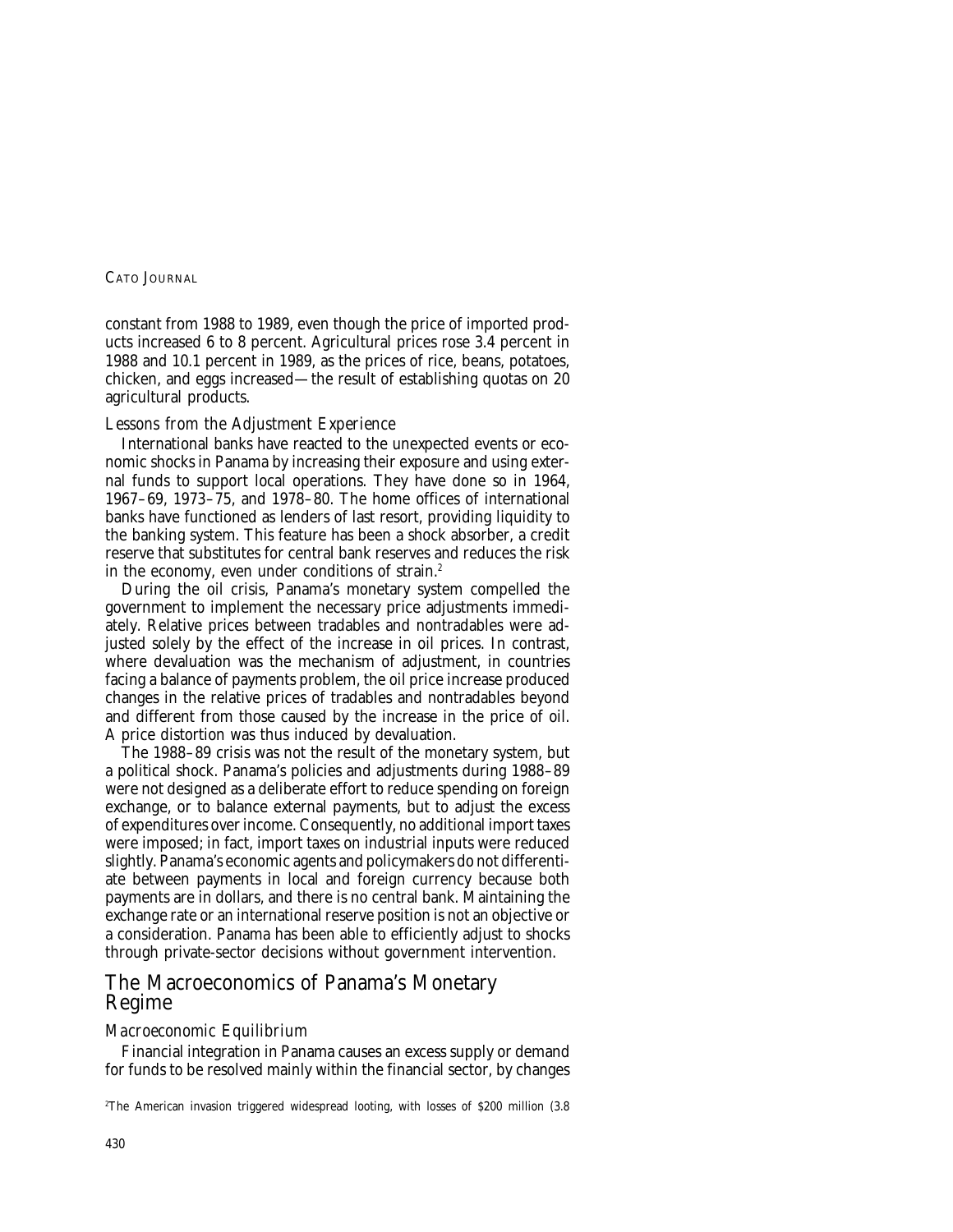in the level of net foreign liabilities of banks. Thus, expenditure changes are a low fraction of the absorption needed, and the resulting equilibrating movements of the RER are contained within a narrow range, as experience demonstrates. This process is reinforced by a high elasticity of supply in cyclical sectors, construction and commerce, and an elastic supply of labor that keeps real wages constant. In Robert Mundell's words: ''How quickly and easily current accounts adjusted to capital movements; even if the terms of trade or relative price levels change in the direction predicted by classical theory, the changes were . . . small'' such that, with capital mobility, ''international adjustment . . . becomes much smoother without the necessity of troublesome changes in relative prices, wages, or employment'' (Mundell 1997: 34–35).

Panama's experience invalidates one of the main propositions of the open-economy macroeconomic approach—namely, that an excess supply of capital flows will produce an excess demand for goods and a *significant* change in the RER, independently of the exchange rate a *signiticant* change in the RER, independently of the exchange rate<br>regime (Corbo and Hernandez 1996).<sup>3</sup> When faced with a monetary or real shock, the Panamanian economy adjusts by a combination of two processes: (1) the monetary adjustment postulated by the monetary approach to the balance of payments (Frenkel and Johnson 1976), and (2) changes in expenditures and relative prices (measured by the RER) postulated by the open-economy approach (Jones and Kenen 1985). However, the second process is weaker because the system adjusts automatically, as under the gold standard. Foreign exchange holdings are not needed as reserves, so there is no government borrowing to finance balance of payments deficits or to support the value of the currency, and year-to-year or short-term fluctuations in the balance of payments go unnoticed.

#### *The Function of Banks in Monetary Equilibrium*

Under financial integration, banks play an essential role in monetary and balance of payments equilibrium. Adjustment is automatic as a consequence of the budget constraint on expenditures for the economy as a whole, and for banks in particular. As banks are indifferent between dollar transactions abroad or in Panama, their budget constraint is not related to foreign exchange considerations but to their overall balances. As shown by experience, an excess of expenditures

percent of GDP), but commercial activities were almost normal six months later, with no government help, which implies an efficient adjustment process.

<sup>3</sup> The argument for the RER as the equilibrating mechanism assumes full employment, which implies an inelastic supply of factors. In many developing countries, as in Panama, this is not the case.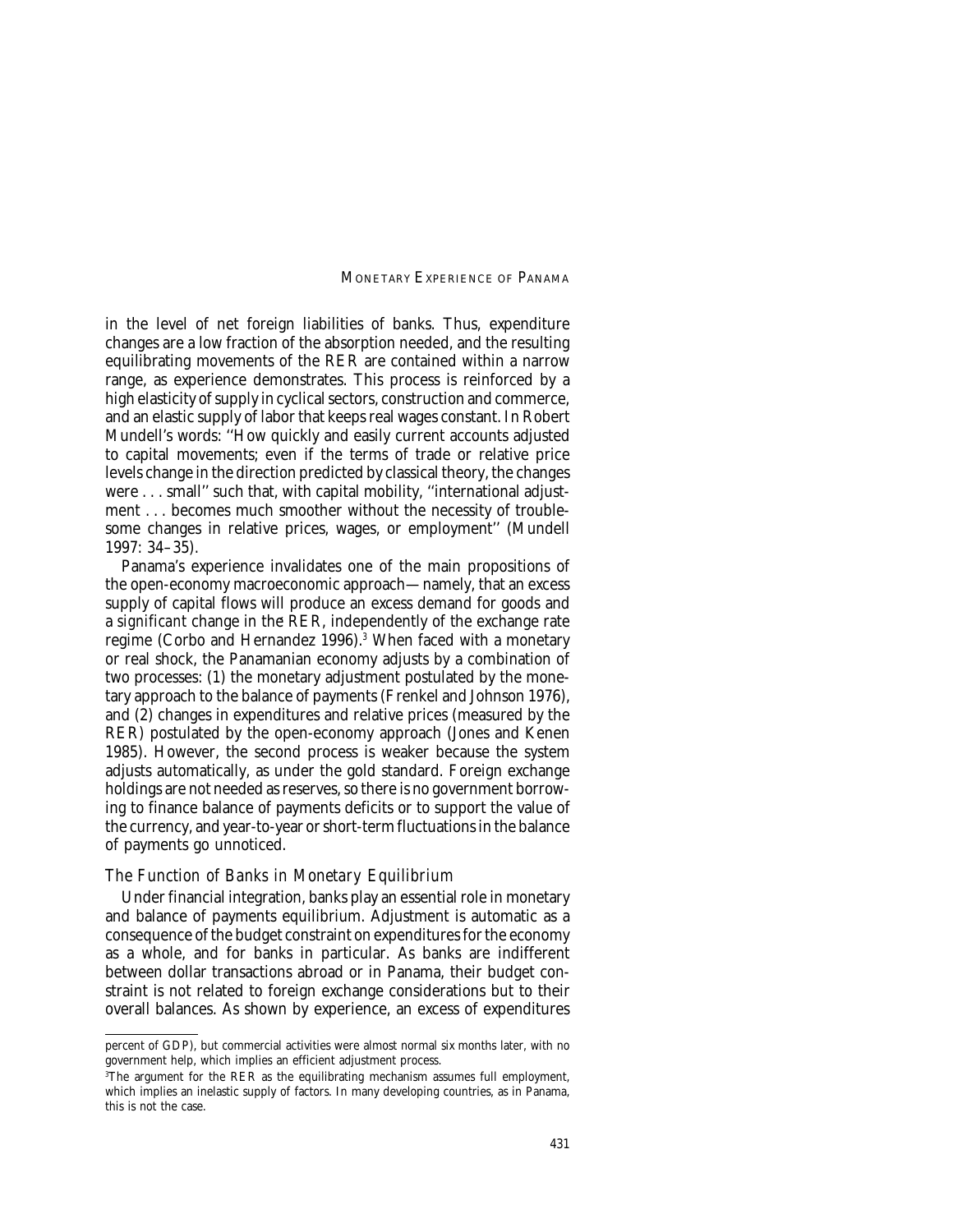over income will change banks' net foreign liability position, and shortly afterwards the banks' constraint on borrowing resources will force an adjustment, implemented by not increasing further their *local* commitments. As a result, expenditures are reduced to a sustainable level.4 In this type of system there are no excess expenditures financed by bank credit or appreciation of the RER, or overvaluation of assets, as in other countries. The adjustment in financial flows is the relevant variable for monetary analysis and supersedes the adjustment in the stock of money, usually discussed in monetary models.

In Panama's dollarized (i.e., unified) currency system, the quantity of money—currency and deposits held by Panamanians—is demanddetermined or endogenous, not supply-determined by the central bank. This is known from several macroeconomic models for the case of fixed exchange rates, especially models following the monetary approach to the balance of payments, which replicates the case of Panama. For financial purposes, Panama is like another U.S. state. Nevertheless, the Federal Reserve does not run Panama's monetary policy or interfere with its sovereignty. Normally, monetary policy is implemented or supported by changes in the money supply, which is endogenous in Panama. The Fed's actions affect Panama via changes in world interest rates, inflation, and credit flows—and only inasmuch as they affect all countries by altering the global supply of dollars (the international reserve currency) or global interest rates.

Financial integration is not achieved by dollarization alone. For example, in the 19th century, there were substantial interest-rate differentials between regions in the United States (Homer and Sylla 1991, Rockoff 1977), which indicates the lack of financial integration. Portfolio adjustment by banks plays an essential role in achieving full financial integration, especially in moving resources out of the country. If there are capital controls, any excess supply of funds can become trapped—because banks cannot invest them abroad, which decouples the internal financial system from the international system. Capital mobility by individuals and firms is necessary for smooth adjustment, but not sufficient. This is confirmed in the case of Hong Kong, which has limited financial integration, exemplified by its differential interest rates, despite having capital mobility. In Hong Kong there are barriers to entry in the banking business, and banks are required to balance separately their Hong Kong dollar and U.S. dollar accounts. In addi-

<sup>4</sup> Changes in banks' net foreign assets serve as an early warning about excess expenditures, facilitating the adjustment process—a case of asymmetric information *improving* the performance of the market.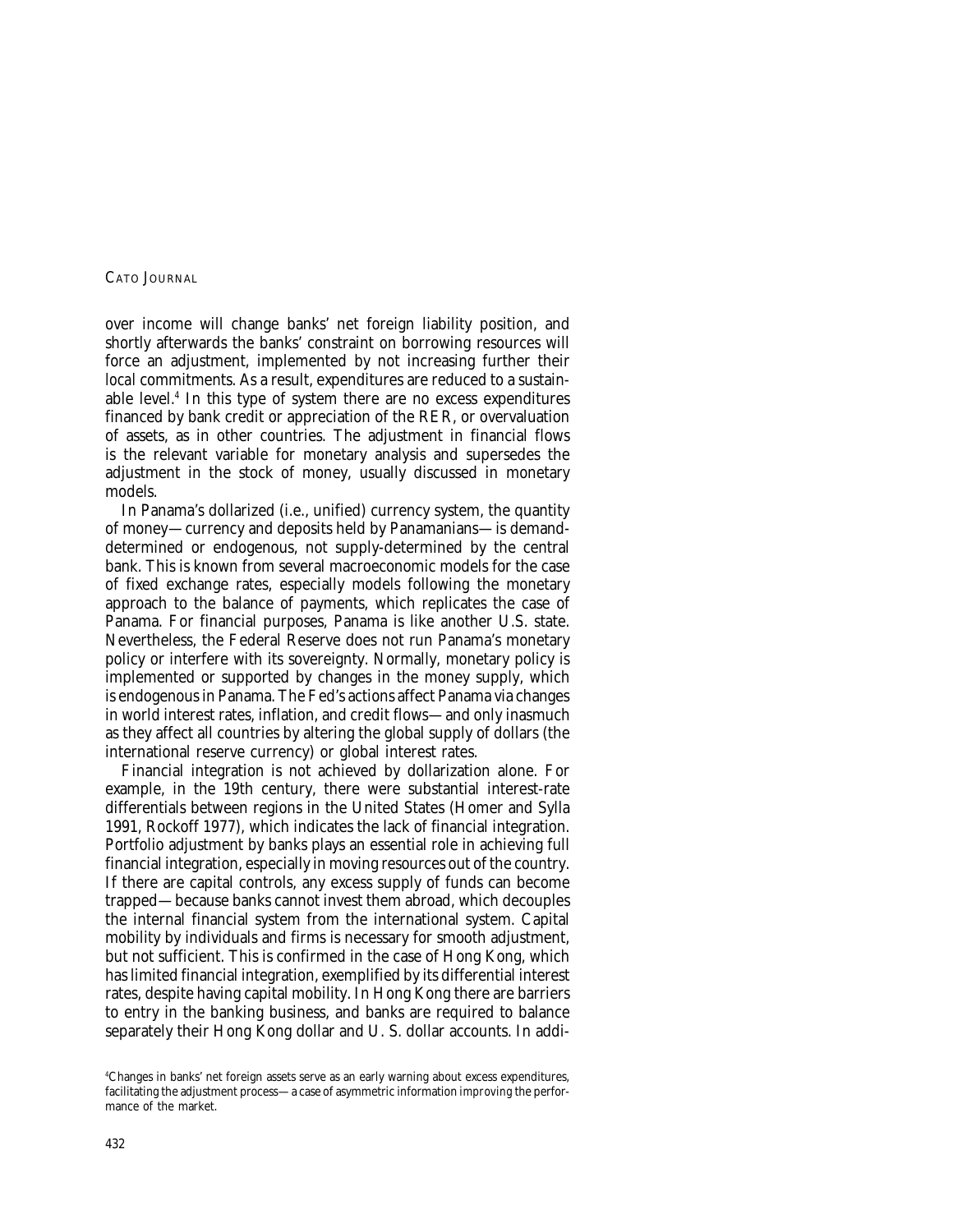tion, banknotes to increase dollar liquidity are exchanged with a small penalty.

In Panama, systemic banking crises do not exist because there are no macroeconomic crises. Bank failures have been isolated incidents, without spillover effects on other banks. This is true even though the regulatory environment was undeveloped, with no deposit insurance and little or no effective reserve requirements,<sup>5</sup> and the government did not assume responsibility for the banks. The presence of major international banks and self-regulation have been effective ways to manage risk. The stability of Panama's banks compares favorably with the experience in Latin America, where losses from financial distress have been between 10 and 40 percent of GDP (Caprio and Klingebiel 1996).

#### *Microeconomic Distortions and Macroeconomic Equilibrium*

Until recently, noncompetitive market policies—such as import substitution, controls on agricultural prices, and labor market restrictions—introduced price distortions in Panama (World Bank 1995). Nevertheless, those distortions did not prevent macroeconomic equilibrium in the sense of both internal and external balance brought about by an equilibrium REER.<sup>6</sup> According to Edwards (1989: 9), an internal balance or equilibrium occurs when ''the nontradeable goods market clears in the current period and is expected to be in equilibrium in future periods,'' and when the unemployment rate is at its ''natural level.'' In contrast, an external balance or equilibrium occurs when ''the discounted sum of a country's current account'' is zero, so that ''current account balances [current and future] are compatible with long-run sustainable capital flows.''

The stability of Panama's overall economy implies that it satisfies the conditions for macroeconomic equilibrium. Internal and external equilibria are evidenced by a nonaccelerating rate of inflation and sustainable capital flows. This is further substantiated by the absence of macroeconomic crises or overt misalignment of Panama's RER or REER. Furthermore, this macro equilibrium is apparent for real interest rates and asset prices, because market forces without distortions determine the money supply and monetary equilibrium. Although real wages and the RER are outside the competitive equilib-

<sup>5</sup> Deposits in other banks were admissible as reserves. A recent law eliminated reserve requirements and substituted capital-deposit ratios instead.

<sup>6</sup> Sebastian Edwards (1989: 9) defines the equilibrium REER as ''that relative price of tradable goods such that, for given sustainable [equilibrium] values of other relevant variables—such as taxes, international prices, and technology—results in the simultaneous attainment of *internal* and *external* equilibrium.''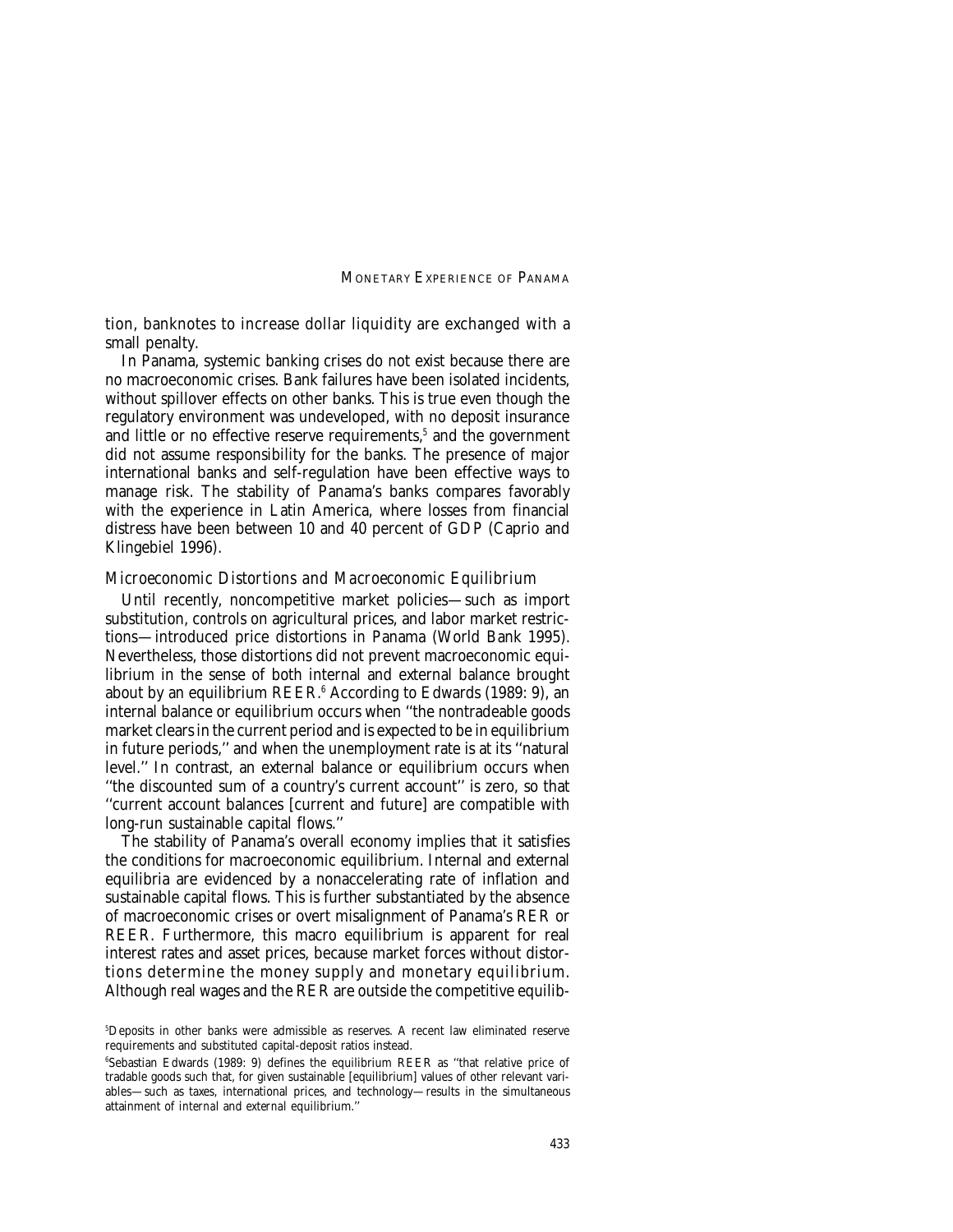rium, they have not shown large changes coming from macroeconomic disequilibrium. Panama's microeconomic distortions do not generate macroeconomic disequilibria because they do not influence the constraint on expenditures established by income and sustainable capital flows, and they do not create incentives—via distorted differential returns and prices of financial assets—that have led other countries to overspend, take high risks, and overborrow.

In other countries microeconomic distortions in financial markets have generated macroeconomic disequilibrium. That was the case in Chile from 1979 to 1981, when access to external funds was restricted and international banks were excluded from the domestic market. The markets in dollar-denominated and peso-denominated instruments were segmented, with high interest-rate differentials between them. The large returns from borrowing in dollars and investing in pesos created incentives to borrow abroad and make risky investments locally. The outcome was overborrowing and inefficient risk management by banks and firms, which supported an increase in the price of assets (Moreno-Villalaz 1996).7 Furthermore, capital inflows, *without financial integration,* endogenized the money supply, which produced an excess supply of money, a high level of foreign exchange reserves, an increase in expenditures, and a high rate of inflation. This caused an appreciation of the RER in Chile (accentuated from the effects of wage indexation and an increase in oil prices), which was a factor in Chile's 1981–82 crisis. Other important factors were the revaluation of the dollar and the decrease in the price of copper.

Mexico had a similar experience in the 1992–94 period, with high interest rates, exclusion of foreign banks, excessive borrowing, increases in the money supply from the monetization of capital inflows, high levels of reserves, inflation, and the appreciation of the peso. In Hong Kong, large capital inflows from 1995 to 1997 resulted in significant increases in asset prices. Financial integration would have diverted the excess supply of money or financial flows abroad, without increasing the local money supply above its equilibrium level. The resulting macroeconomic problem after opening the capital market, resulting macroeconomic problem atter opening the capital market,<br>therefore, is not one of ''too much'' capital (Corbo and Hernandez 1996) but, rather, one of distortions in the financial system as a result of incomplete financial integration.

Without incorporating financial integration into macroeconomic models, policy decisions are made on the presumption of financial market distortions, which renders them questionable. In many cases

<sup>7</sup> Other authors have a different view. They discuss Chile's banking crisis as resulting from lack of regulation and supervision (see Corbo 1985 and Edwards and Cox-Edwards 1985).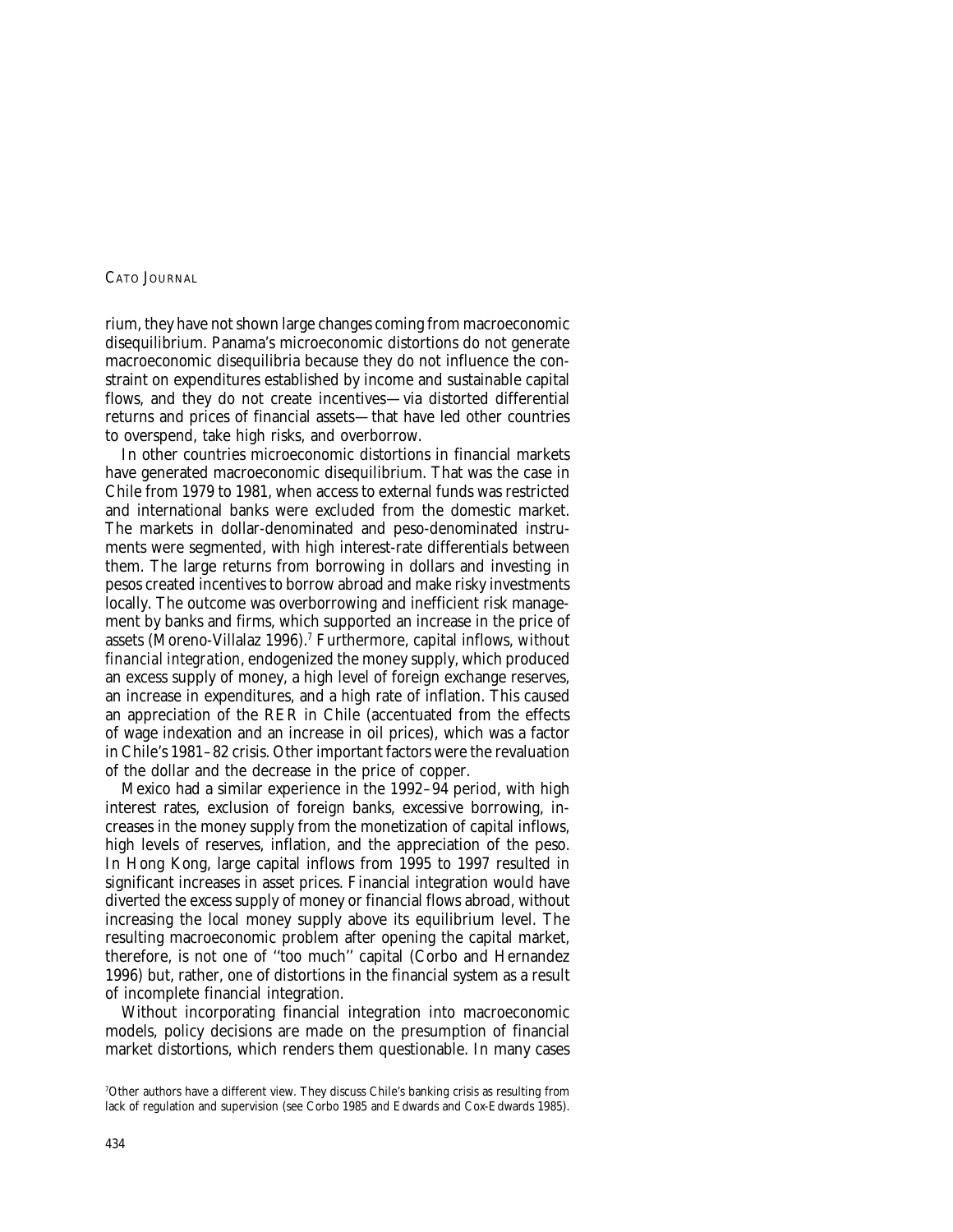the arguments behind these policy interventions are implicitly or explicitly market-failure arguments, and have been based, in part, on the notion that the liberalization of capital markets in Latin America was destabilizing (Edwards 1989). However, these inferences are conditioned on the existence of distortions in the financial market, oligopolistic banking organization, and lack of financial integration, which were widespread in Latin America at the time. They are also based on the argument that macroeconomic disequilibrium results from excessive capital inflows, which is not correct, as Panama's experience demonstrates.

False price signals, arising from distorted incentives in financial markets, induce undue risk taking, which later endangers the stability of financial institutions and culminates in a currency crisis—such as in Chile (1982), Japan (1989), Mexico (1994–95), and Asia (1997–1998). The economic literature has emphasized inefficient risk management by banks, a weak regulatory environment, and models based on principalagent problems, asymmetric information, and moral hazard. The evidence from a financially integrated country like Panama, however, shows that, with no distortions in financial macro-prices (the RER, real interest rate, and asset prices), there is no macroeconomic disequilibrium.

### *The Ineffectiveness of Government Expenditures to Increase Economic Activity*

In Panama an increase in government expenditures cannot increase the level of economic activity in the short run. This is clear if the expenditures are financed internally, due to the crowding-out effect. In addition, at the moment of a crisis, the government cannot borrow abroad either, because it has already committed its borrowing capacity or because it takes time to do so. In fact, government expenditures in Panama declined during economic slowdowns in 1964, 1973, 1983, and 1988–89, while private expenditures were anti-cyclical in 1964 and 1978–80.

If the government borrows funds abroad to cover extra expenditures, there will be an excess supply of dollars to the banking system. Banks will adjust their net foreign liability positions and reduce their external resources (or their foreign investments) by the amount of dollars in excess of their financial needs. Hence, changes in the level of real government debt are compensated for by an opposite movement in the level of real net foreign liabilities and private capital of the banking system. As a consequence, the net flow of financial resources from abroad does not change, compared with what it would have been without the increase in government expenditures. Only the composi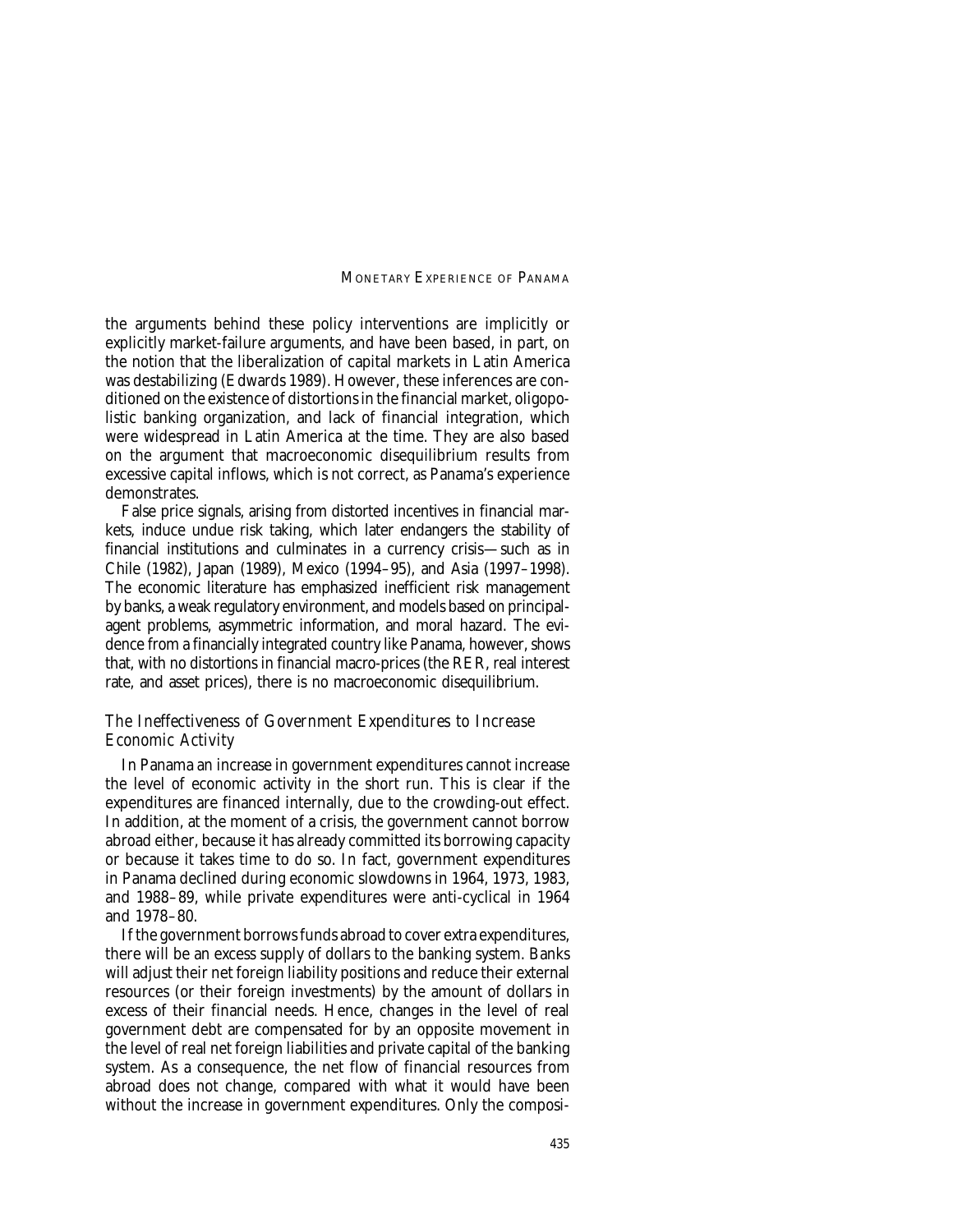tion of capital inflows changes.<sup>8</sup> This was illustrated in 1994–97 when the high liquidity of the Banco Nacional led banks to finance their operations from local resources rather than external resources. It is clear that if the level of capital flows has not changed, neither would the financing of the current account deficit, nor the excess expenditure over income; hence the level of economic activity would also be unchanged. This inference is equivalent to the results of models from the monetary approach to balance of payments, where equilibrium in the monetary sector leaves the stock of money constant, changing only the composition of the central bank portfolio between domestic and external assets (Frenkel and Johnson 1976). The ineffectiveness of fiscal or expenditure policy is contrary to the results of many macroeconomic models (see Jones and Kenen 1985).

## *Panama's Monetary System as Optimal*

Panama's monetary system operates as if it were a competitive market macroeconomy, since monetary equilibrium is the result of private-sector decisions without government intervention or distortions. The system is optimal because of its stability, effective adjustment to shocks, high level of confidence,<sup>9</sup> and absence of distortions in financial macro-prices (i.e., in the RER, real interest rate, and asset prices), which are market determined. More importantly for emerging markets, financial integration generates low interest rates and large capital inflows, and thus higher economic growth.<sup>10</sup> Hence, a systemic solution of the macroeconomic problem, with endogenous or demanddetermined money, outperforms a managed monetary and macroeconomic system.11 Ideal conditions for efficient dollarization are: (1) a large proportion of exports in the reserve currency (such that the effects of changes in its exchange rates are minimized), and (2) diversified and relatively stable income from exports to reinforce the economic stability and avoid the need for abrupt changes in the RER. Many countries fulfill these conditions, with the exception of countries with a large proportion of oil exports.

8 Nevertheless, banks at their authorized credit ceiling may use the increased funds to expand local operations.

9 In part, because under dollarization the dollars are in private hands, not in the government central bank.

<sup>10</sup>In addition, lack of financial integration significantly worsens the distribution of income, because financial markets become segmented, which benefits large firms and reduces business opportunities.

<sup>11</sup>In a monetary equilibrium model, with characteristics similar to those of Panama, the optimal money-supply rule found (to minimize perturbations) was to adjust the real money supply to compensate for portfolio adjustment in the demand for money, as if money were demand determined as in Panama (Moreno-Villalaz 1992).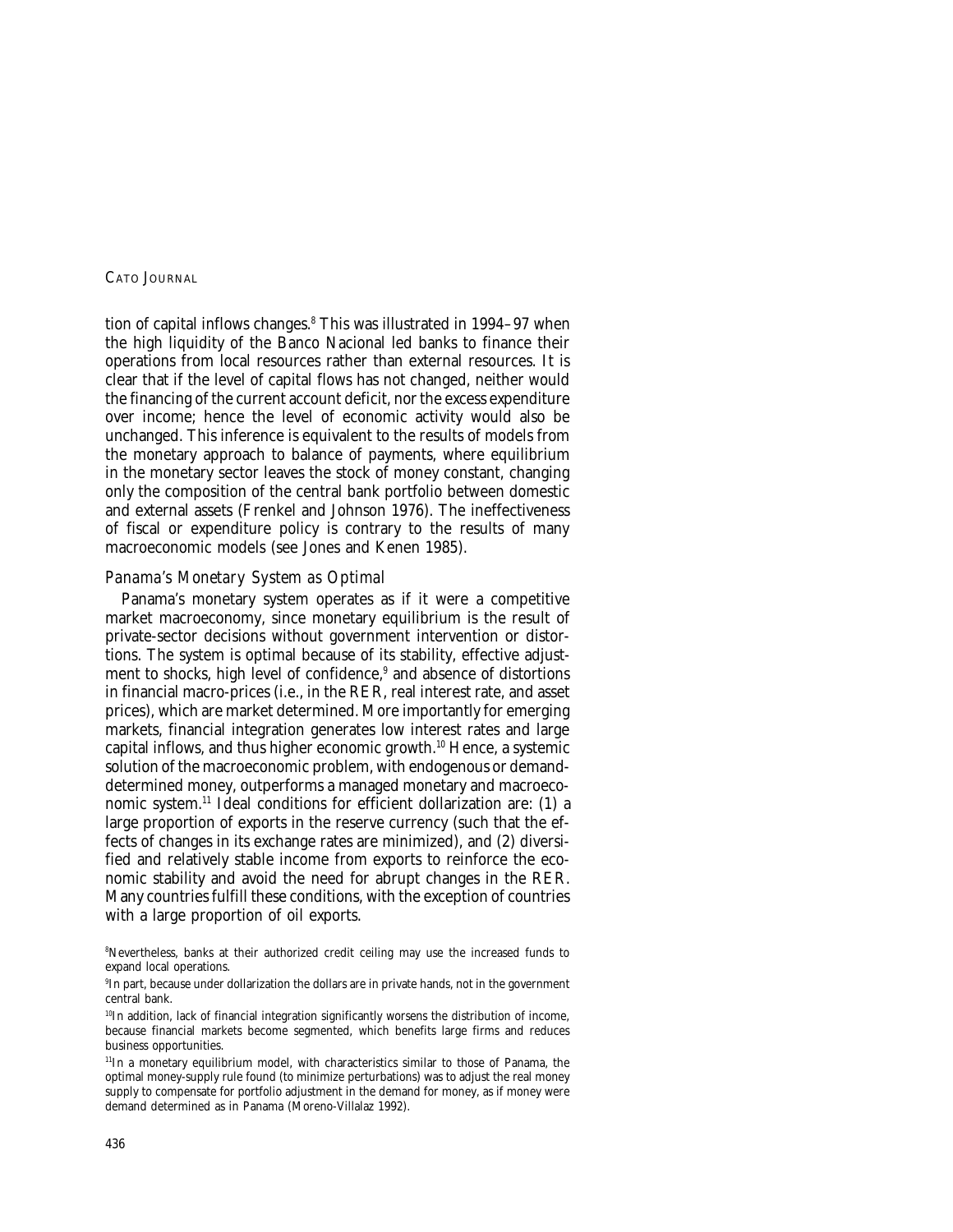The operational cost of the Panamanian monetary system, even using the dollar as currency, is lower than the cost of an autonomous system. The cost of the dollarized system has been estimated by the seigniorage and inflation tax paid to the United States (Fischer 1982, 1992; Williamson 1995). But this needs to be compared with the opportunity cost of an autonomous monetary system. Offsetting the seigniorage cost is a reduction in average reserve balances held, which are estimated at 8 percent of GDP, 5 percentage points less than the reserves Panama would need in an autonomous system. The opportunity cost of lower reserves in the dollar system, even if they have zero return, is the same as the opportunity cost of the autonomous monetary system (Moreno-Villalaz 1997, 1998). Besides, there is no cost to maintain a central bank. For a country considering dollarization, part of the currency needed can be provided by foreign exchange kept abroad or in cash form, or could be provided by the reserve currency country, as recommended by Harry Johnson (1972).

#### *The Optimal Exchange Rate Regime*

Many economists advocate a flexible exchange rate regime because they consider changes in RERs necessary to respond to external real or monetary shocks (Edwards 1989). In a system with financial integration, however, changes in external flows are largely absorbed within the financial sector, dampening the effect on the money supply, expenditures, and the RER. Thus, the case for a flexible exchange rate regime is weaker than believed, and reflects the absence of efficient market-adjustment mechanisms. A flexible exchange rate is more suitable for countries with large fluctuations in export income or large regions, or where a monetary union is not feasible.

Although the debate over an adequate exchange rate regime has been dominated by problems of currency stability and misalignment, that debate should be redirected in light of Panama's experience. One needs to add financial integration as a goal, so as to achieve low interest rates and nondestabilizing financial flows. Otherwise the monetary system will not be efficient. A unified currency, as in Panama, facilitates financial integration, and for that reason should be considered the preferred system whenever feasible. In that respect a currency board is a close substitute for dollarization (see Hanke and Schuler 1999).

## Conclusion

Panama's monetary system, with full financial integration, has shown remarkable economic stability, an ability to handle large capital inflows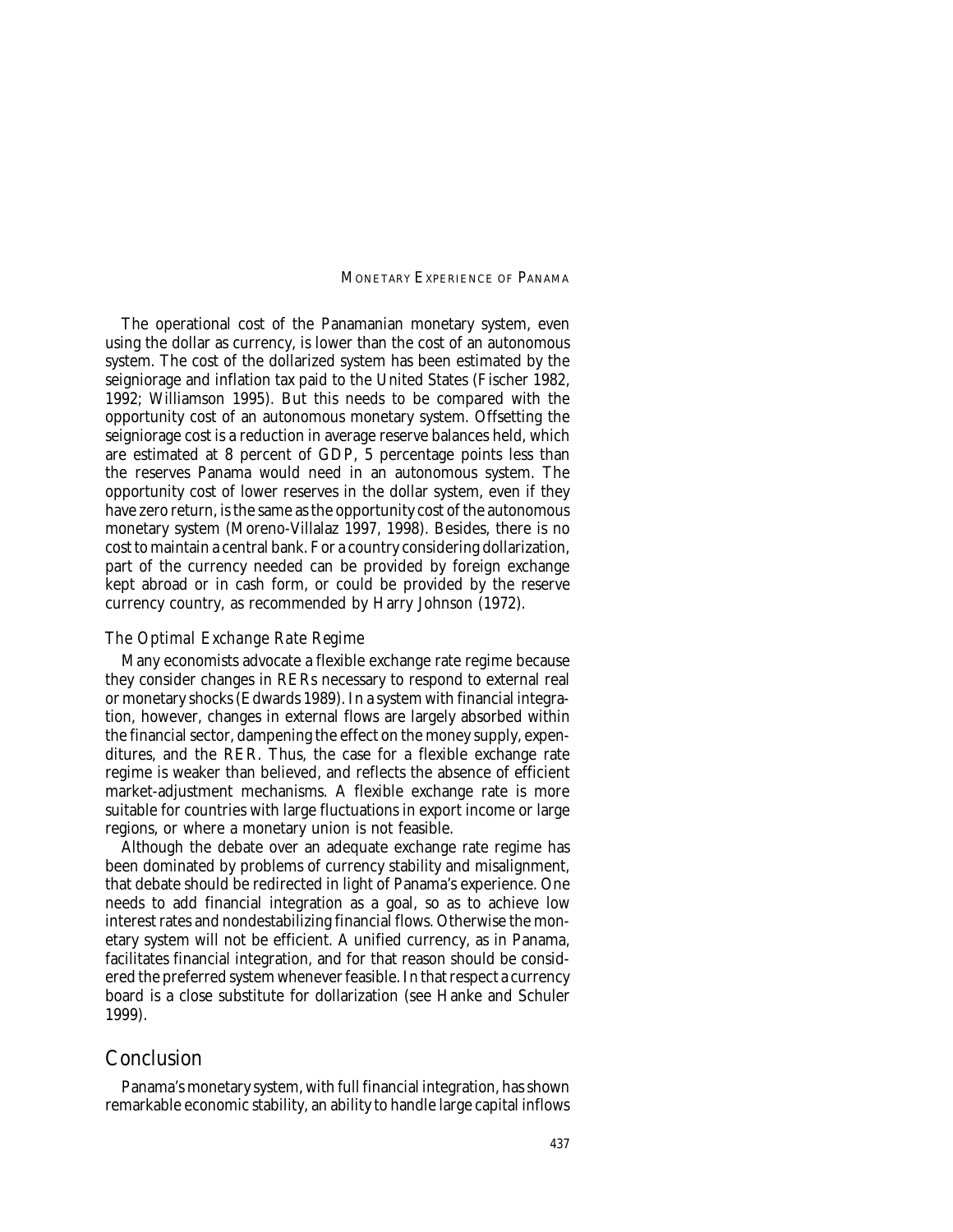and to adjust to shocks without major disequilibria, and no distortions in macro-prices. It has also shown low interest rates, at levels similar to world market rates, sustained macroeconomic equilibrium, and low operational cost. The economic record contains no policy-induced macroeconomic crisis, no systemic banking crises, and no need for a central bank as a lender of last resort. For nonreserve currency countries, the system performs optimally.

The equilibrating mechanism with financial integration is not the RER. Rather, it is changes in banks' net financial position. Portfolio adjustments by banks play an essential role in achieving full financial integration, capital mobility by individuals and firms being a necessary but not sufficient condition. The stock of money is demand-determined, not supply-determined by a central bank. A unified currency system such as the Panamanian system facilitates financial integration, and for that reason should be considered the preferred system whenever feasible.

Panama's monetary system epitomizes the operation of a competitive market macroeconomy. As such, the lessons derived are useful for other countries, even those with different systems. Policy prescriptions from current macroeconomic models become suspect, including expenditure policies. Also, inferences implicitly conditioned on the existence of distortions in financial markets and macro-prices are subject to question. The proposition that an excess supply of capital flows will produce an excess demand for local goods and a *significant* change in the RER is refuted. Furthermore, it is the lack of financial integration that generates excess capital inflows and an excess supply of money, which, in turn, affect asset prices and lead to appreciation of the RER. The experience of Panama supports a systemic solution to macroeconomic problems over a managed solution (a central bankbased system) and implies that financial integration should occur early in the order of liberalization.

## References

- Caprio, G., Jr., and Klingebiel, D. (1996) ''Bank Insolvency: Bad Luck, Bad Policy, or Bad Banking?'' In M. Bruno and B. Pleskovic (eds.) *Annual World Bank Conference on Development Economics,* 79–114. Washington, D.C.: World Bank.
- Corbo, V. (1985) ''Reforms and Macroeconomic Adjustments in Chile during 1974–1984.'' *World Development* 13(8) (August): 893–916.
- 1974–1984. *``World Development* 13(8) (August): 893–916.<br>Corbo, V., and Hernandez, L. (1996) '`Macroeconomic Adjustment to Capital Inflows: Lessons from Recent Latin American and East Asian Experience.'' *World Bank Research Observer* 11(1): 61–85.